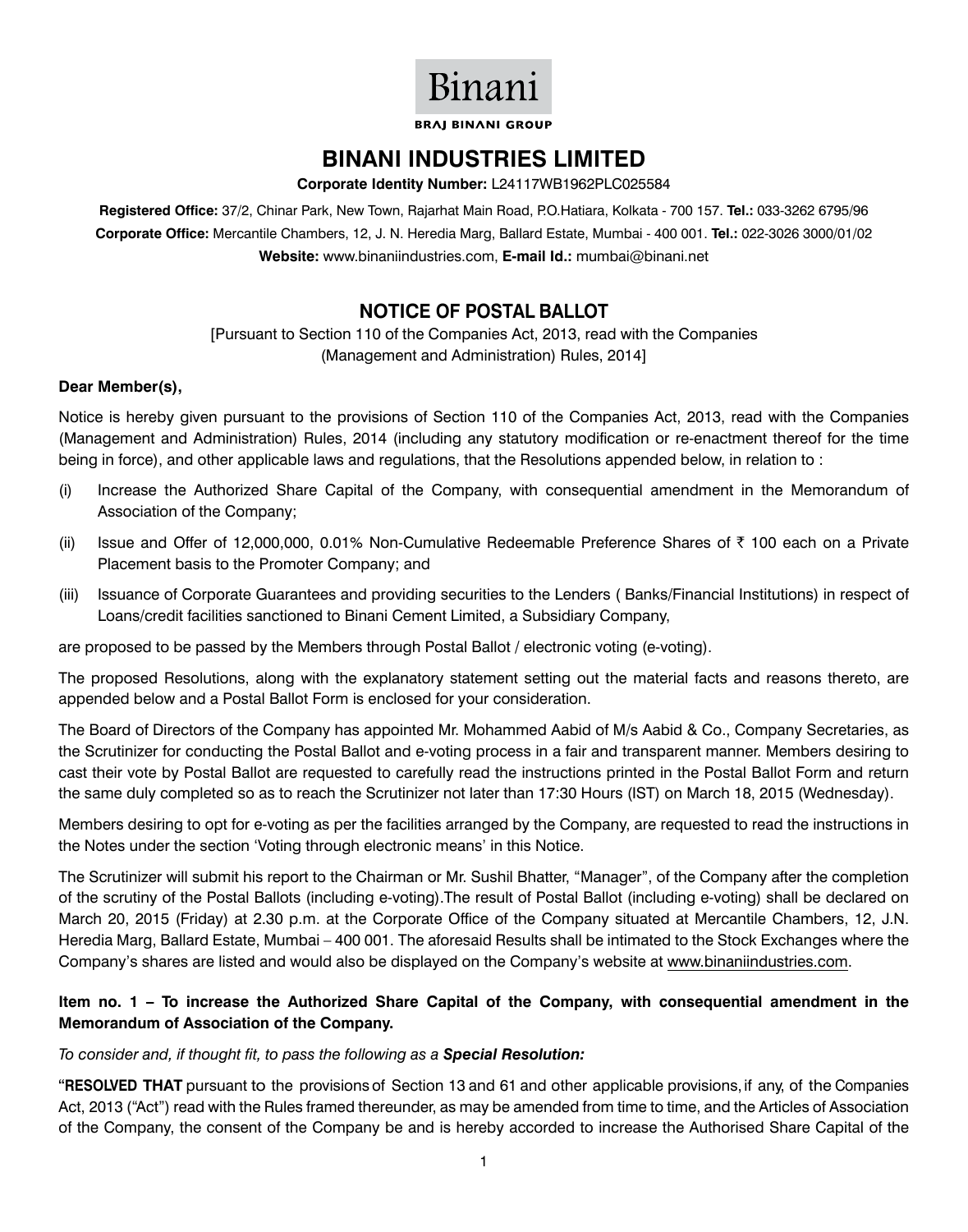Company from `1,000,000,000/- (Rupees One Hundred Crores) divided into 40,000,000 ( Four Crores only) Equity Shares of `10/- each and 6,000,000 (Sixty Lacs only) Preference Shares of `100/- each to `1,600,000,000 (Rupees One Hundred Sixty Crores only) divided into 40,000,000 (Four Crores only) Equity Shares of `10/- each and 12,000,000 (One Crore Twenty Lacs Only) Preference Shares of ₹100/- each.

**RESOLVED FURTHER THAT** the existing Clause V of the Memorandum of Association of the Company be substituted by the following:

"V. The Authorised Share Capital of the Company is  $\bar{z}$ 1,600,000,000/- (Rupees One Hundred Sixty Crores only) divided into 40,000,000 (Four Crores only) Equity Shares of `10/- each and 12,000,000 (One Crore Twenty Lacs only) Preference Shares of `100/- each, with the rights, privileges and conditions attaching thereto as are provided by the regulations of the Company for the time being, with power to increase and reduce the capital of the Company and to divide the shares in the Capital for the time being into several classes and to attach thereto respectively such preferential, deferred, qualified or special rights, privileges or conditions as may be determined by or in accordance with the regulations of the Company and to vary, modify, abrogate or reclassify any rights, privileges or conditions in any such manner as may for the time being be provided by the regulations of the Company."

**RESOLVED FURTHER THAT** for the purpose of giving effect to this Resolution, the Board (which expression shall also include a Committee thereof), be and is hereby authorized to do all such acts, deeds, matters and things, including delegation of all or any of its powers herein conferred to the Director(s), Company Secretary or any other Executive(s) of the Company."

#### **Item no. 2 – Issue and Offer of 0.01% Non-Cumulative Redeemable Preference Shares of** `**100/- each, on a Private Placement basis, to the Promoter Company(ies).**

#### *To consider and, if thought fit, to pass the following as a Special Resolution:*

"**RESOLVED THAT** in accordance with the provisions of Sections 42, 55, 62 and other applicable provisions, if any, of the Companies Act, 2013 ("Act") read with the Rules framed thereunder, as may be amended from time to time, the Articles of Association of the Company and the regulations/guidelines, to the extent applicable and subject to such other approvals, permissions and sanctions, as may be necessary and subject to such conditions and modifications as may be considered necessary by the Board of Directors (hereinafter referred to as the "Board" which term shall be deemed to include any Committee thereof for the time being exercising the powers conferred on the Board by this Resolution) or as may be prescribed or imposed while granting such approvals, permissions and sanctions as may be agreed to by the Board, the consent of the Company be and is hereby accorded to the Board to offer or invite to subscribe, issue and allot, upto 12,000,000 (One Crore Twenty Lacs only) 0.01% Non-Cumulative Redeemable Preference Shares ("**NCRPS**") of the face value of `100/- each, for cash at par, in one or more tranches, on a Private Placement basis, to the Promoter Company(ies) on such terms and conditions as set out in the Explanatory Statement annexed hereto.

**RESOLVED FURTHER THAT** in accordance with provisions of Section 43 of the Act, the NCRPS shall be non-participating and carry a preferential right vis-à-vis Equity Shares of the Company, with respect to payment of dividend and repayment in case of a winding up or repayment of capital and shall carry voting rights as per the provisions of Section 47(2) of the Act.

**RESOLVED FURTHER THAT** the Board be and is hereby authorized to do all such acts, deeds, things and execute all such deeds, documents and writings, as it may in its absolute discretion deem necessary or incidental thereto."

#### **Item no. 3 – Issuance of the Corporate Guarantees and providing Securities to the Lenders (Banks/Financial Institutions) in respect of the loans and credit facilities sanctioned to Binani Cement Limited, a Subsidiary Company.**

#### *To consider and, if thought fit, to pass the following as a Special Resolution:*

"**RESOLVED THAT** pursuant to the provisions of Clause 49 of the Stock Exchange Listing Agreements, as may be amended from time to time, Articles of Association of the Company, and subject to the approvals of the Reserve Bank of India, Financial Institution(s), as may be required and such other approvals, permissions and sanctions of Appropriate Authorities, as may be applicable and subject to such conditions and modifications as may be considered necessary by the Board of Directors (hereinafter referred to as the "Board" which term shall be deemed to include any Committee thereof for the time being exercising the powers conferred on the Board by this Resolution) or as may be prescribed or imposed while granting such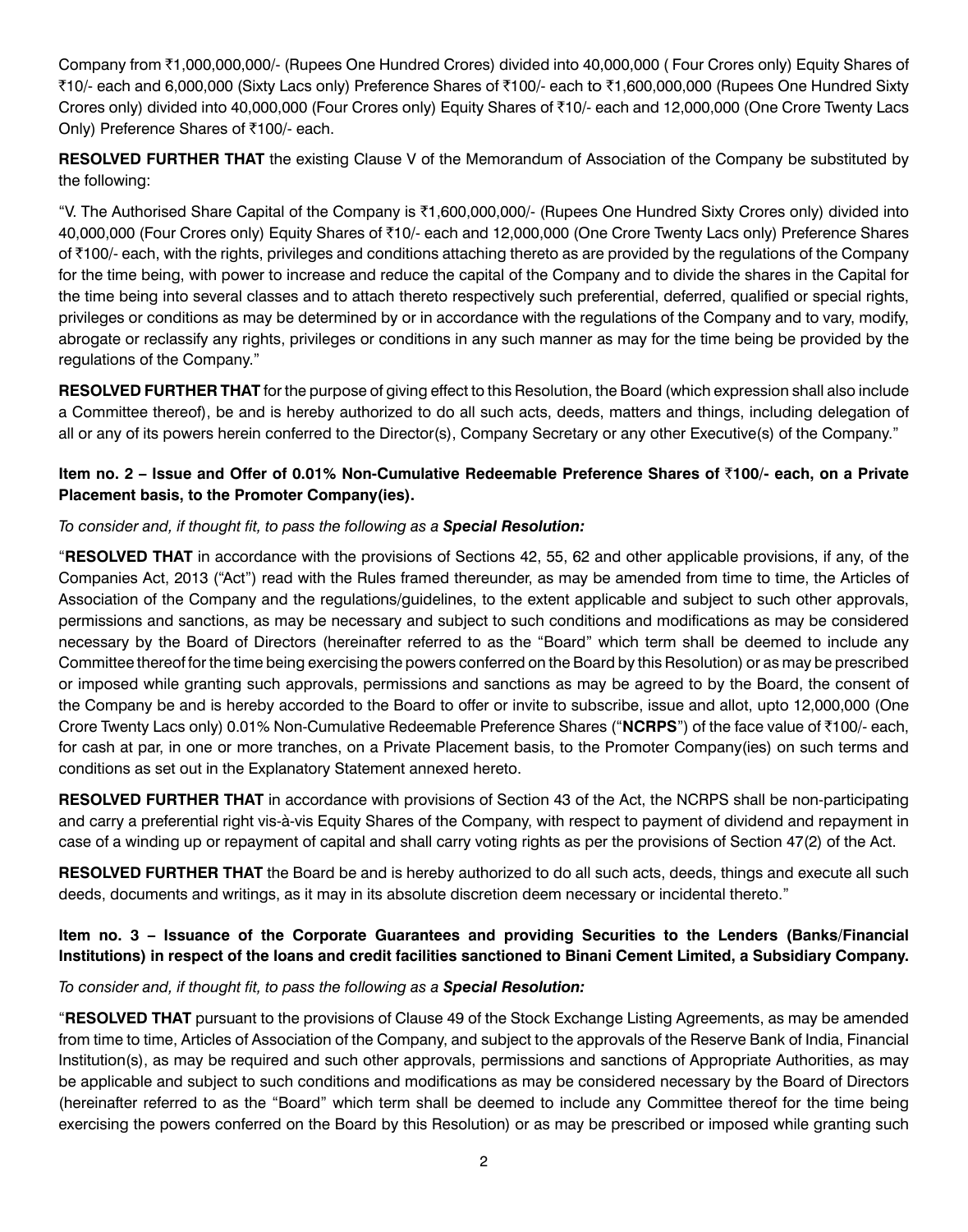approvals, permissions and sanctions which may be agreed to by the Board, consent of the Members of the Company, be and is hereby accorded to the Board to issue Corporate Guarantee and provide Securities (by pledge of shares held by the Company in Binani Cement Limited (BCL) to be extent of 42.55% of the Equity Share Capital of BCL, charge on Trade Marks and/or otherwise) for an amount not exceeding ₹4,000 Crores, in favour of the Consortium of Banks of Binani Cement Limited, a Subsidiary Company, as a collateral securities in terms of the stipulations by the Banks and Financial Institutions for the Loans and credit facilities sanctioned by them to BCL.

**RESOLVED FURTHER THAT** the Board of Directors of the Company, be and is hereby authorized to take such steps, as may be necessary for obtaining approvals, statutory, contractual or otherwise, in relation to the above and to settle all matters arising out of and incidental thereto, and to sign and execute all deeds, applications, documents and writings that may be required and to do all such acts, deeds, matters and things, as it may in its absolute discretion, deem fit, necessary or appropriate, on behalf of the Company for the purpose of giving effect to the aforesaid Resolution."

> By Order of the Board For **Binani Industries Limited**

**K.K.Saraf** President & Company Secretary

Mumbai, January 30, 2015

**Note:**

- 1. The statement pursuant to Section 102 of the Companies Act, 2013, stating all material facts and the reasons for the proposals set out above is annexed.
- 2. The Board has appointed Mr. Mohammed Aabid of M/s Aabid & Co., Company Secretaries, as the Scrutinizer for conducting the Postal Ballot / e-voting process in a fair and transparent manner.
- 3. The Postal Ballot Notice is being sent to the Members whose names appear on the Register of Members / List of Beneficial Owners as received from the National Securities Depository Limited (NSDL) and Central Depository Services (India) Limited (CDSL) as on the close of business hours on February 6, 2015. Accordingly, the Members whose names appear on the Register of Members / List of Beneficial Owners (received from NSDL and CDSL) as on February 6, 2015 will be considered for the purpose of voting.
- 4. Voting rights shall be reckoned on the paid-up value of equity shares registered in the name of the Members as on February, 6, 2015.
- 5. An announcement shall be made regarding the despatch of the Postal Ballot Notice together with Explanatory Statement, through an advertisement in 1 (one) English newspaper and 1 (one) Bengali newspaper, each with wide circulation in Kolkata, where the Registered Office of the Company is situated.
- 6. In compliance with Sections 108, 110 and other applicable provisions of the Companies Act, 2013, read with Rules framed thereunder, the Company is pleased to provide e-voting facility to all its Members, to enable them to cast their votes electronically instead of dispatching the physical Postal Ballot Form by post. The Company has engaged the services of CDSL for the purpose of providing e-voting facility to all its Members. Please note that e-voting is an alternate mode to cast votes and is optional.
- 7. In accordance with the provisions of Section 101 and other applicable provisions of the Companies Act, 2013, read with Rules 18 and 22 of the Companies (Management and Administration) Rules, 2014, the Postal Ballot Notice is being sent by email to those Members who have registered their email addresses with their Depository Participants (in case of shares held in demat form) or with the Company's Registrar and Transfer Agents (in case of shares held in physical form). For the Members whose email IDs are not registered, physical copies of the Postal Ballot Notice are being sent by permitted mode (i.e. through registered or speed post or through courier), along with a postage pre-paid self-addressed Business Reply Envelope.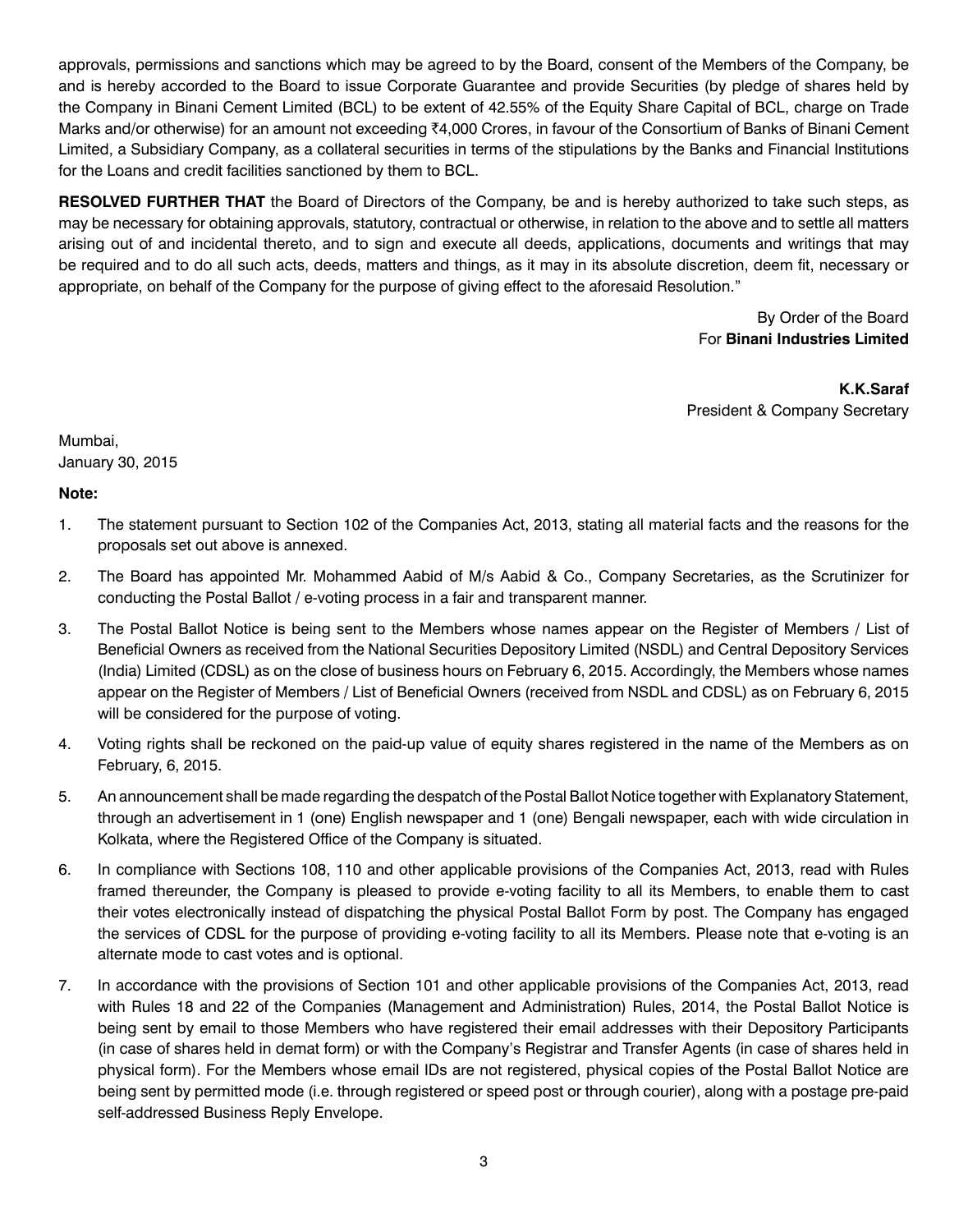- 8. Members can opt for only one mode of voting, i.e., either by physical ballot or e-voting. In case the Members cast their votes through both the modes, voting done by e-voting shall prevail and votes cast through physical Postal Ballot forms will be treated as invalid. The instructions for electronic voting are appended below.
- 9. In case, a Member is desirous of obtaining a printed Postal Ballot Form or a duplicate, he or she may send an e-mail to santosh.jaiswal@linkintime.co.in. The Registrar and Transfer Agents of the Company shall forward the same along with postage pre-paid self-addressed Business Reply Envelope to the Member.
- 10. A Member cannot cast his / her vote by proxy on Postal Ballot.
- 11. Members desiring to cast their vote by physical Postal Ballot, are requested to carefully read the instructions printed in the Postal Ballot Form and return the Form duly completed and signed, in the enclosed self-addressed Business Reply Envelope to the Scrutinizer, so that it reaches the Scrutinizer not later than 17:30 Hours (IST) on March 18, 2015 (Wednesday). The postage will be borne by the Company. However, envelopes containing Postal Ballots, if sent by courier or registered / speed post at the expense of the Members will also be accepted. The Postal Ballot Form(s) may also be deposited personally at the address given on the self-addressed Business Reply Envelope.
- 12. The duly completed Postal Ballot Form(s) should reach the Scrutinizer not later than 17:30 Hours (IST) on March 18, 2015 (Wednesday) to be eligible for being considered, failing which, it will be strictly considered that no reply has been received from such Member.
- 13. The Postal Ballot Notice shall be uploaded on the Company's website viz., www.binaniindustries.com and on the website of CDSL viz., www.evotingindia.com.
- 14. In case of joint-holding, the Postal Ballot Form must be completed and signed (as per the specimen signature registered with the Company) by the first named Member and in his / her absence, by the next named Member.
- 15. Unsigned, incomplete, improperly or incorrectly ticked Postal Ballot Forms shall be rejected.
- 16. The Scrutinizer will submit his report to the Chairman or Mr. Sushil Bhatter, "Manager" after the completion of scrutiny of the Postal Ballots (including e-voting). The result of the voting by Postal Ballot will be announced on March 20, 2015 (Friday) at 2.30 p.m. at the Corporate Office of the Company and will be intimated to the Stock exchanges where the shares of the Company are listed. The results will also be displayed on the website of the Company viz., www.binaniindustries.com.
- 17. Resolutions passed by the Members through Postal Ballots are deemed to have been passed as if they have been passed at a General Meeting of the Members.
- 18. The date of declaration of results of the Postal Ballots shall be the date on which the Resolutions would be deemed to have been passed, if approved by the requisite majority.
- 19. All the material documents referred to in the explanatory statement will be available for inspection at the Registered Office of the Company on all working days between 11.00 a.m. and 1.00 p.m. upto March 18, 2015 (Wednesday).

#### **The instructions for Members for e – voting are as under**:

- 1. The e-voting period will commence from 9.30 Hours (IST) on February 17, 2015 (Tuesday) and end at 17:30 Hours (IST) on March 18, 2015 (Wednesday).
- 2. During this period Shareholders of the Company, holding shares either in physical form or in dematerialized form as on the cut-off date of February 6, 2015 (Friday) may cast their vote electronically. The e-voting module shall be disabled for voting from 17:30 Hours (IST) on March 18, 2015 (Wednesday).
- 3. In case Members have any queries or issues regarding e-voting, they may refer the Frequently Asked Questions ("FAQs") and e-voting manual available at www.evotingindia.com under the "Help" section or write an email to helpdesk.evoting@cdslindia.com.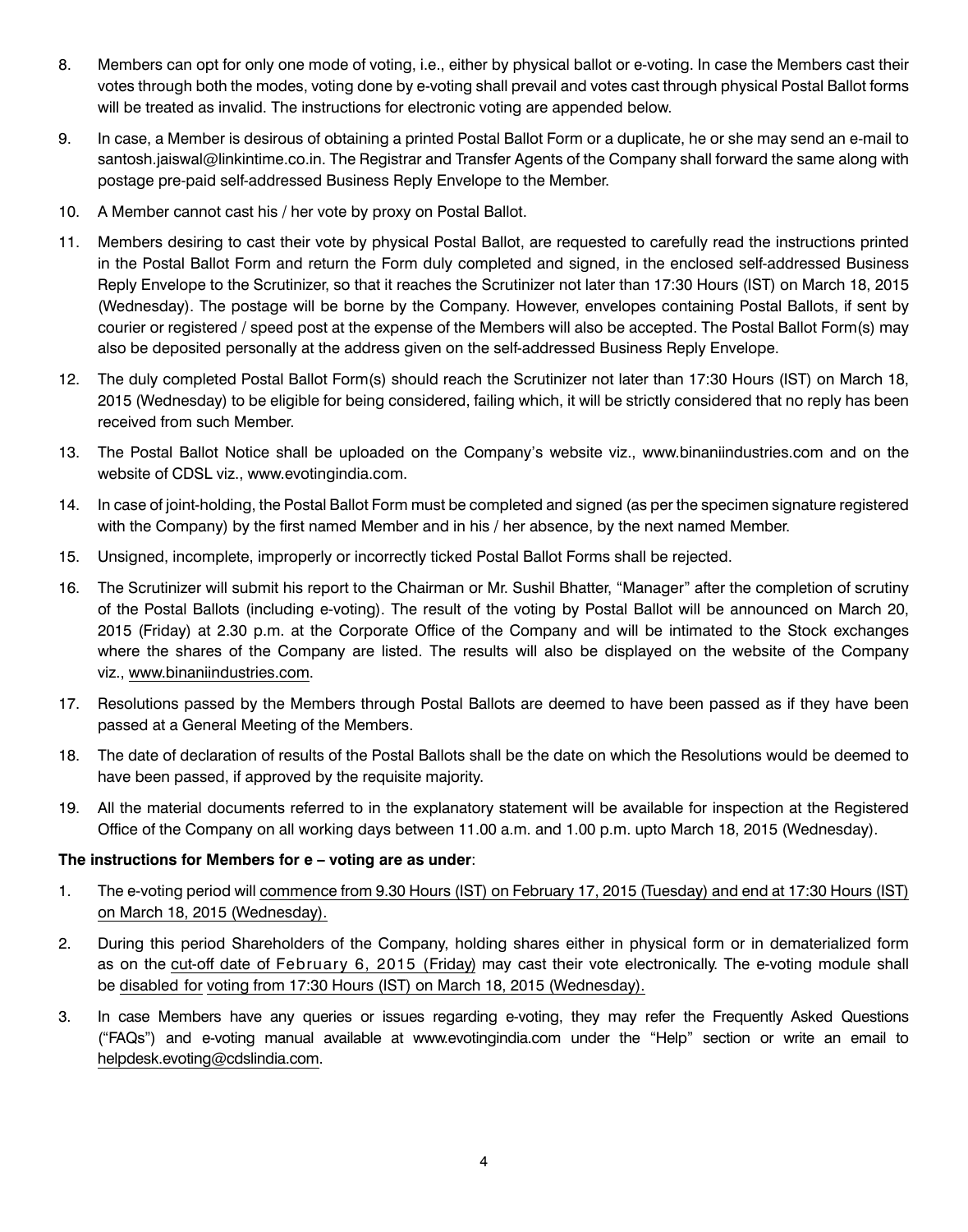#### **E-Voting Process**

- 1. Open your web browser during the voting period between 9.30 Hours (IST) on February 17, 2015 (Tuesday) and end at 17:30 Hours (IST) on March 18, 2015 (Wednesday) and log on to the e-voting website www.evotingindia.com.
- 2. Click on "Shareholders" tab.
- 3. Select "Binani Industries Limited" from the drop down menu and click on "Submit".
- 4. Enter the User ID
	- a) For CDSL: 16 Digits Beneficiary ID.
	- b) For NSDL: 8 Character DP ID followed by 8 Digits Client ID.
	- c) Members holding shares in Physical Form should enter Folio number registered with the Company.

Then enter the image verification code as displayed and click on Login.

- 5. If you are holding shares in Demat form and had logged on to www.evotingindia.com and voted earlier through e-voting conducted by any other company, then your existing password must be used. If you are a first time user follow the steps given below.
- 6. Fill up the following details in the appropriate boxes

|                                           | For Members holding shares in Demat Form / Physical Form                                                                                                                                                                                                                                                                                   |  |  |  |
|-------------------------------------------|--------------------------------------------------------------------------------------------------------------------------------------------------------------------------------------------------------------------------------------------------------------------------------------------------------------------------------------------|--|--|--|
| <b>PAN</b>                                | Enter your 10 digit alpha-numeric PAN issued by Income Tax Department (Applicable for both<br>shareholders holding shares in Demat as well as Physical form).                                                                                                                                                                              |  |  |  |
|                                           | Members who have not uploaded their PAN with the Company / Depository Participant are requested<br>to use the first two letters of their name and the sequence number (mentioned in the Postal Ballot<br>Form) in the PAN Field.                                                                                                           |  |  |  |
|                                           | In case the sequence number is less than 8 digits, enter the applicable number of 0's between the<br>number and the first two characters of the name in CAPITAL letters. E.g. If your name is Ramesh<br>Kumar with sequence number 1 then enter RA00000001 in the PAN Field.                                                               |  |  |  |
| <b>DOB</b>                                | Enter the Date of Birth as recorded in your demat account or in the Company records in dd/mm/yyyy<br>format.                                                                                                                                                                                                                               |  |  |  |
| <b>Dividend</b><br>Bank<br><b>Details</b> | Enter the Dividend Bank Details as recorded in your demat account or in the Company records.<br>Please enter DOB or Dividend Bank Details in order to login. In case both the details are not recorded<br>$\bullet$<br>with Depository or the Company, please enter the Member ID / folio number in the Dividend Company<br>details field. |  |  |  |

- 7. After entering these details appropriately, click "SUBMIT" tab.
- 8. Members holding shares in physical form will then reach directly the Company selection screen. However, Members holding shares in demat form will now reach 'Password Creation' menu wherein they are required to mandatorily enter their login password in the new field. Kindly note that this password must be also used by the Members holding shares in Demat form for voting for resolutions of any other company on which they are eligible to vote, provided that company opts for e-voting through CDSL platform. It is strongly recommended not to share your password with any other person and take utmost care to keep your password confidential.
- 9. For Members holding shares in physical form, the details can be used only for e-voting on resolutions contained in this Notice.
- 10. Click on the EVSN of Binani Industries Limited.
- 11. On the voting page, you will see Resolution Description and the options "YES/ NO" for voting. Select the option YES or NO as desired. The option YES implies that you assent to the Resolution and option NO implies that you dissent to the Resolution.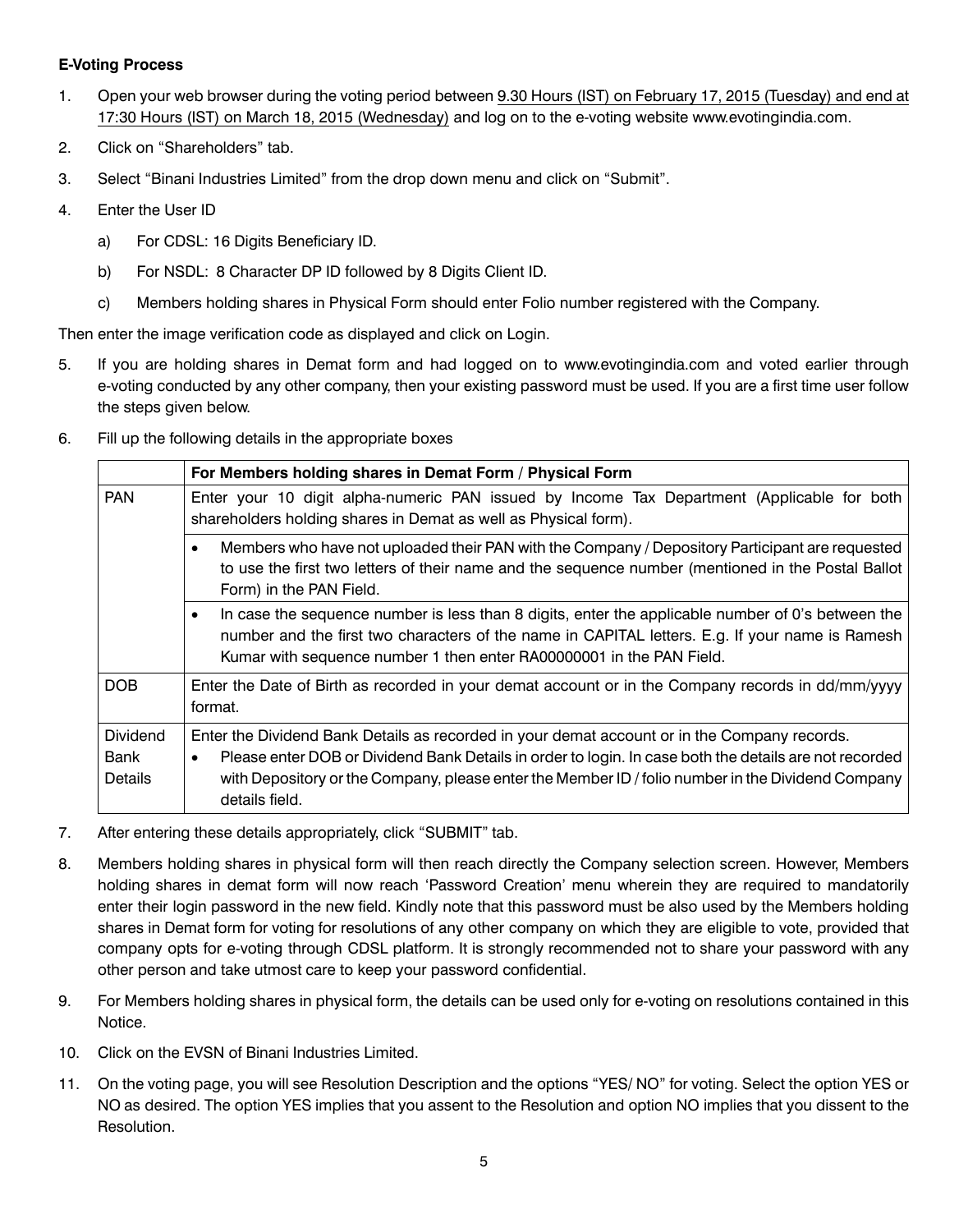- 12. Click on the "Resolution File Link" if you wish to view the entire Resolution.
- 13. After selecting the Resolution, if you have decided to vote, then click on "SUBMIT". A confirmation box will be displayed. If you wish to confirm your vote, click on "OK", else to change your vote, click on "CANCEL" and accordingly modify your vote.
- 14. Once you "CONFIRM" your vote on a Resolution, you will not be allowed to modify your vote.
- 15. You can also print the details of votes cast by you by clicking on "Click here to print' option on the voting page.
- 16. If a demat account holder has forgotten the changed password, he/she needs to enter the User ID and the image verification code, click on forgot password and enter the details as prompted by the system.
- 17. Institutional Shareholders (i.e. other than Individuals, HUF, and NRI etc.) and custodians are required to log on to www.evotingindia.com and register themselves as Corporates. A scanned copy of the registration form bearing the stamp and sign of the entity should be emailed to helpdesk.evoting@cdslindia.com. After receiving the login details they have to link the account(s) which they wish to vote on and then cast their vote. The list of accounts should be mailed to helpdesk.evoting@cdslindia.com and on approval of the accounts they would be able to cast their vote. They should upload a scanned copy of the Board Resolution and Power of Attorney (POA) which they have issued in the favour of the custodian, if any, in PDF format in the system for the Scrutinizer to verify the same.
- 18. Members who have opted for getting Notices in hard copy and Members whose e-mail addresses are not registered with the Company's Registrar & Transfer Agents (RTA) have been sent Postal Ballot Notice in hard copy by a permissible mode.

#### **Explanatory Statement pursuant to Sections 102 of the Companies Act, 2013**

#### **Item no. 1**

Presently, the Authorised Share Capital of the Company is  $\bar{z}1,000,000,000/$ - divided into 40,000,000 Equity Shares of  $\bar{z}10/$ each and 6,000,000 Preference Shares of ₹100/- each.

To facilitate the proposed issue of Preference Shares as stated under item no. 2 of this Notice, it is necessary to increase the Authorised Share Capital to ₹1,600,000,000/- divided into 40,000,000 (Four Crores only) Equity Shares of ₹10/- each and 12,000,000 (One Crore Twenty Lacs only) Preference Shares of ₹100/- each. Consequently, the Clause V of Memorandum of Association of the Company is required to be altered.

Therefore, consent of the Members is being sought by way of Special Resolution in terms of Sections 13 and 61 of the Companies Act, 2013.

The Board recommends the Resolution set forth in item no. 1 for the approval of the Members.

None of the Directors, Key Managerial Personnel and their relatives is, in any way, concerned or interested in the Resolution.

A draft of altered Memorandum of Association of the Company shall be available for inspection by the Members of the Company on any working day between 11.00 a.m and 1.00 p.m up to March 18, 2015 (Wednesday) at the Registered Office of the Company.

#### **Item no. 2**

Joint Lenders Forum (JLF) comprised of Banks/Financial Institutions has recently concluded restructuring of the debts of Binani Cement Limited (BCL), a Subsidiary Company. In terms of the sanction of the above restructuring of loans, the Company, as a Promoter of BCL , in order to provide timely support to BCL and to facilitate meeting certain critical working capital requirements, has infused funds to the tune of ₹60.02 Crores as Promoter's Contribution.

The Company had requested its Promoters to provide financial support to the Company to meet its aforesaid obligation as a Promoter of BCL and also to meet its other fund requirements. The Promoters therefore, through one of their companies, had already provided the requisite financial support by advancing a sum of  $\bar{\zeta}$ 85.72 Crores approximately as at 31<sup>st</sup> December, 2014 and have also indicated to provide further financial support as may be required by the Company from time to time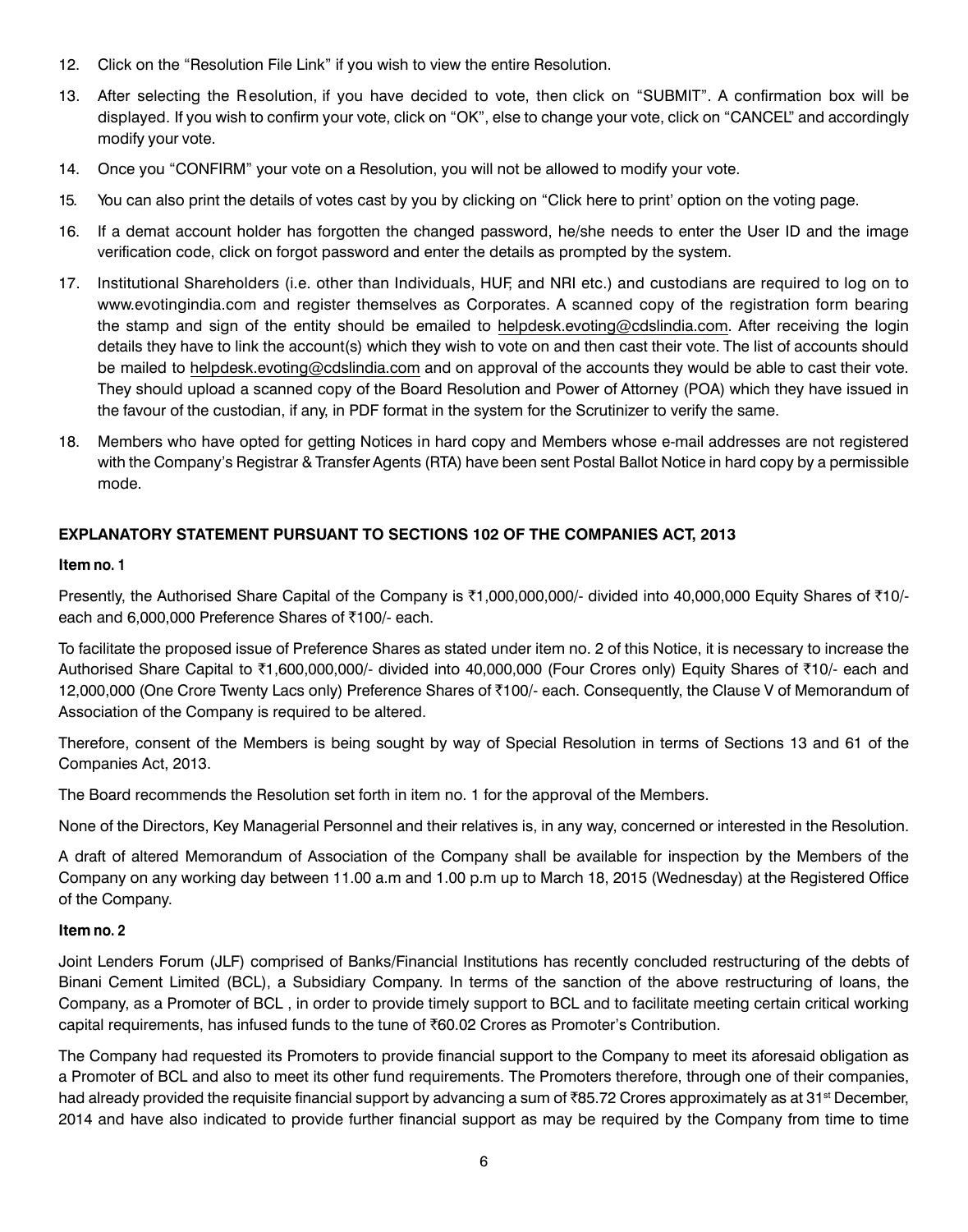for net worth building and strengthening its long term resource base, in such manner that the total amount will not exceed ₹120 Crores.

The Company has received a consent from the said Promoter Company for investing in upto 12,000,000 (One Crore Twenty Lacs only) 0.01% Non-Cumulative Redeemable Preference Shares of  $\bar{\tau}$  100/- each in consideration of funds already infused/ to be infused. The Board of Directors has therefore proposed, subject to the approval of the Members, to issue and allot, upto 12,000,000 (One Crore Twenty Lacs only) 0.01% Non-Cumulative Redeemable Preference Shares ("**NCRPS**") of ` 100/ each, for cash at par, in one or more tranches, on a Private Placement basis, to the Promoter Company(ies).

Disclosures as required under Rule 9(3) of the Companies (Share Capital and Debentures) Rules, 2014 and other terms of the issue of the said NCRPS are set out hereunder:

| 1.             | Nature of NCRPS                              | Non-cumulative, Non-participating and Non-convertible.                                                                                                                                 |
|----------------|----------------------------------------------|----------------------------------------------------------------------------------------------------------------------------------------------------------------------------------------|
| 2.             | Objective of issue                           | To facilitate providing financial support to the Subsiaries, net worth rebuilding,<br>strengthening the long-term resource base and meeting Long Term working capital<br>requirements. |
| 3.             | Issue Size, Price &<br>manner of issue       | Upto 12,000,000 NCRPS of ₹100 Each, for cash at par, in one or more tranches, for an<br>aggregate sum not exceeding ₹120 Crores.                                                       |
| 4.             | Basis of pricing                             | Not applicable, as the proposed issue is of Non-convertible Redeemable Preference<br>Shares.                                                                                           |
| 5.             | Rate of Dividend                             | $0.01\%$ p.a.                                                                                                                                                                          |
| 6.             | Terms and tenure of<br>Redemption            | Redeemable for cash at par, at the end of 20 years from the date of allotment with an<br>option to the Company to redeem at any time earlier.                                          |
| 7 <sub>1</sub> | Expected dilution of<br>Equity share capital | Not applicable, as the proposed issue is of Non-convertible Redeemable Preference<br>Shares.                                                                                           |

8. The current Equity Shareholding pattern of the Company is as under:

| SI. No. | <b>Equity Shareholder</b>      | <b>No. of Shares</b> | Percentage (%) |
|---------|--------------------------------|----------------------|----------------|
| 1.      | Promoter & Promoter Group      | 15,175,804           | 51.28%         |
| 2.      | Financial Institutions / Banks | 785,985              | $2.66\%$       |
| 3.      | NRIs / OCBs                    | 977.303              | $3.30\%$       |
| 4.      | <b>Public</b>                  | 12,657,333           | 42.76%         |
|         | <b>Total</b>                   | 29,596,425           | 100.00%        |

Pursuant to the provisions of Section 62 of the Act read with the Companies (Share Capital & Debentures) Rules, 2014, provides, inter alia, that any offer or issue of shares in a Company to persons other than all its existing Equity Shareholders requires prior approval of the Members by way of a Special Resolution.

Furthermore, as per Section 42 of the Act, read with the Rules framed thereunder, a Company offering or making an invitation to subscribe to securities, including Redeemable Preference Shares on a private placement basis, is required to obtain the prior approval of the Members by way of a Special Resolution.

Therefore, approval of the Members is being sought to authorize the Board to issue the Preference Shares as aforesaid.

The Board recommends the Resolution at item no. 2 of the Notice.

Mr. Braj Binani, Mrs. Nidhi Singhania and Miss Shradha Binani and their relatives, may be deemed to be concerned or interested in the Resolution. None of the other Directors, Key Managerial Personnel and their relatives is, in any way, concerned or interested in the Resolution.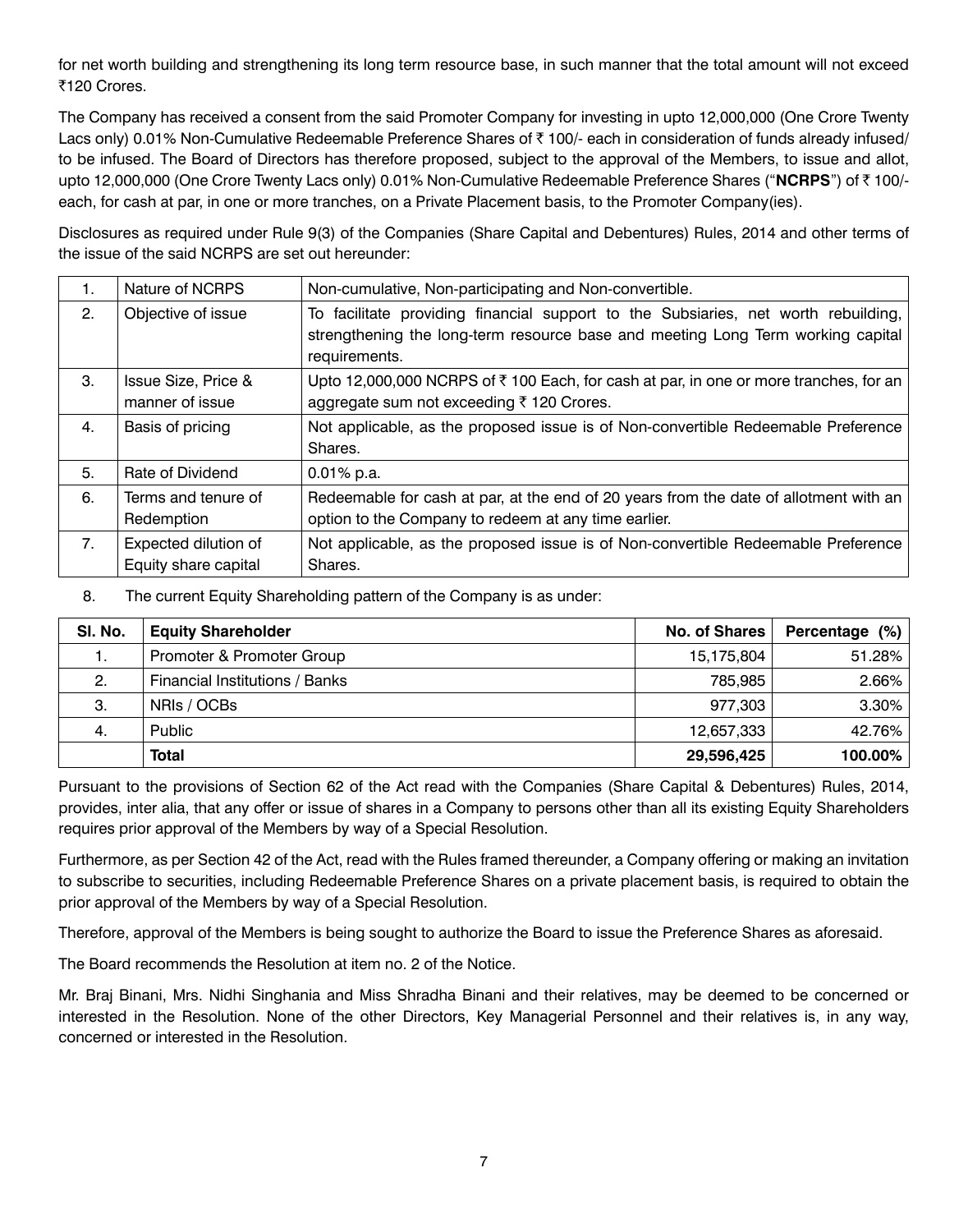#### **Item.3**

As mentioned under item 2 above, Binani Cement Limited (BCL), a Subsidiary of the Company has recently undergone Debt Restructuring exercise with its Joint Lenders Forum (JLF) of Banks/Financial Institutions. The above Debt Restructuring involved restructuring of loans/grant of fresh loans/ credit facilities amounting to  $\bar{\tau}$  3414.82 Crores in aggregate. The terms of sanction, as stipulated by Lenders *inter alia* include issuance of Corporate Guarantee and providing securities by the Company (by pledge of shares held by the Company in BCL to the extent of 42.55% of the paid-up Share Capital of BCL, charge on Trade Marks and/or otherwise) by the Company in favour of the Consortium of Banks of BCL.

Under Para VII E of the revised Clause 49 of the Stock Exchange Listing Agreement, the Company is required to obtain consent of the Shareholders by way of Special Resolution, if the transaction with a Related Party is "Material" within the meaning of Para VII C of the said Clause 49 i.e. if the transaction/transactions to be entered into individually or taken together with previous transactions during a financial year, exceeds ten percent of the annual consolidated turnover of the Company, as per its last audited financial statements.

Therefore, the above transaction of issuing Corporate Guarantees and providing Securities as aforesaid, will be termed as Material Related Party Transaction under Para VII of Clause 49.

As such, the Board of Directors has proposed, subject to approval of the Members of the Company and such other approvals, as may be required, to issue Corporate Guarantees and to provide Securities (by way of pledge of the Shares of BCL to the extent of 42.55% of the paid-up Share Capital of BCL, charge on Trade Marks and/or otherwise) for a sum not exceeding  $\bar{\tau}$  4,000 Crores, in accordance with the stipulations of the Lenders of BCL.

Therefore, consent of the Members is sought by way of Special Resolution at item no.3 to facilitate issuance of the aforesaid Corporate Guarantees and providing Securities. The Board recommends the Resolution for approval by the Members.

None of the Directors, Key Managerial Personnel and their relatives may be deemed to be concerned or interested in the Resolution.

> By Order of the Board For **Binani Industries Limited**

**K.K. Saraf** President & Company Secretary

Mumbai, January 30, 2015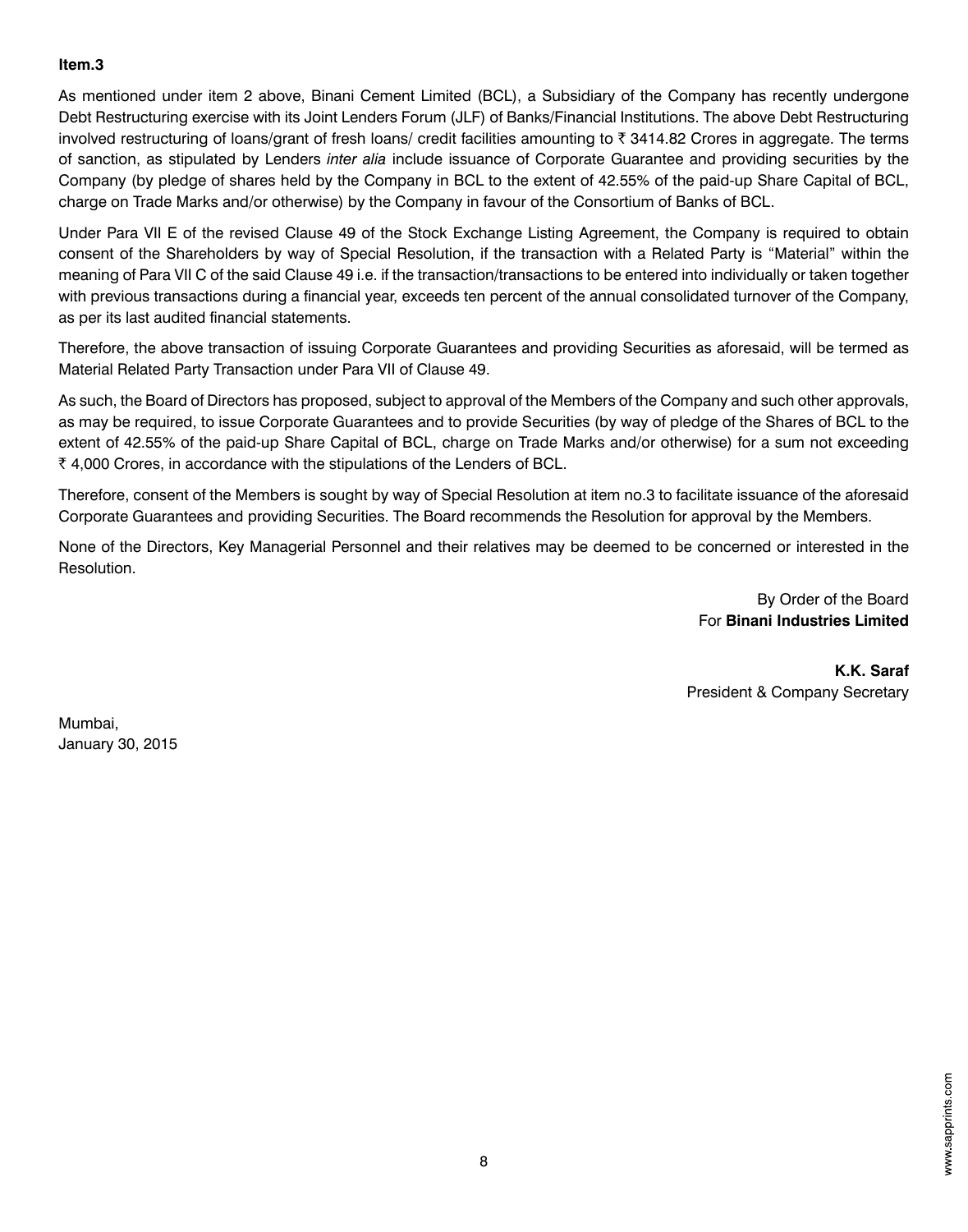## Binani

**BRAJ BINANI GROUP** 

#### **Binani INDUSTRIES Limited**

#### (CIN: L24117WB1962PLC025584)

**Regd. Office:** 37/2, Chinar Park, New Town, Rajarhat Main Road, P.O.: Hatiara, Kolkata - 700157; **Tel.:** 033 - 3262 6795/96 **Corp. Office:** Mercantile Chambers, 12, J. N. Heredia Marg, Ballard Estate, Mumbai - 400 001; **Tel.:** 022 - 3026 3000/01/02 **Website:** www.binaniindustries.com

#### **POSTAL BALLOT FORM**

[To be returned to Scrutinizer appointed by the Company]

:

:

:

- 1. Name(s) of Shareholder(s) (In Block Letters) (Including Joint Holder(s), If any)
- 2. Registered address of the Sole/ First named Shareholder
- 3. Registered Folio No. / DP ID No. \* /Client ID No. \* (\*Applicable to Shareholders holding Shares in dematerialized form)
- 4. Number of shares held :
- 5. Sequence No. :
- 6. I/We hereby cast my/our vote in respect of the Special Resolutions to be passed through Postal Ballot for the business stated in the Postal Ballot Notice dated 30th January, 2015 of the Company by sending my/our assent or dissent to the said Resolutions by placing the tick  $(v)$  mark at the appropriate box below:

| <b>Item</b><br>No. | <b>Description</b>                                                                                                                                                                                                    | No. of Shares held<br>by me $/$ us | <b>Resolution</b><br>(For) | I / We assent to the  I / We dissent to the<br><b>Resolution</b><br>(Against) |
|--------------------|-----------------------------------------------------------------------------------------------------------------------------------------------------------------------------------------------------------------------|------------------------------------|----------------------------|-------------------------------------------------------------------------------|
| 1.                 | To Increase the Authorized Share Capital of the<br>Company, with consequential amendment in the<br>Memorandum of Association of the Company.                                                                          |                                    |                            |                                                                               |
| 2.                 | Issue and offer upto 1,20,00,000, 0.01% Non-Cumulative<br>Redeemable Preference Shares of $\bar{z}$ 100 each on a<br>Private Placement basis to the Promoter Company(ies).                                            |                                    |                            |                                                                               |
| 3.                 | Issuance of Corporate Guarantees and providing<br>securities to the Lenders (Banks/Financial Institutions)<br>in respect of Loans and credit facilities sanctioned to<br>Binani Cement Limited, a Subsidiary Company. |                                    |                            |                                                                               |

Place :

 $\Box$ ate  $\Box$ :

#### (Signature of the Shareholder)

**Note :** Kindly read the instructions printed overleaf before filling the form.